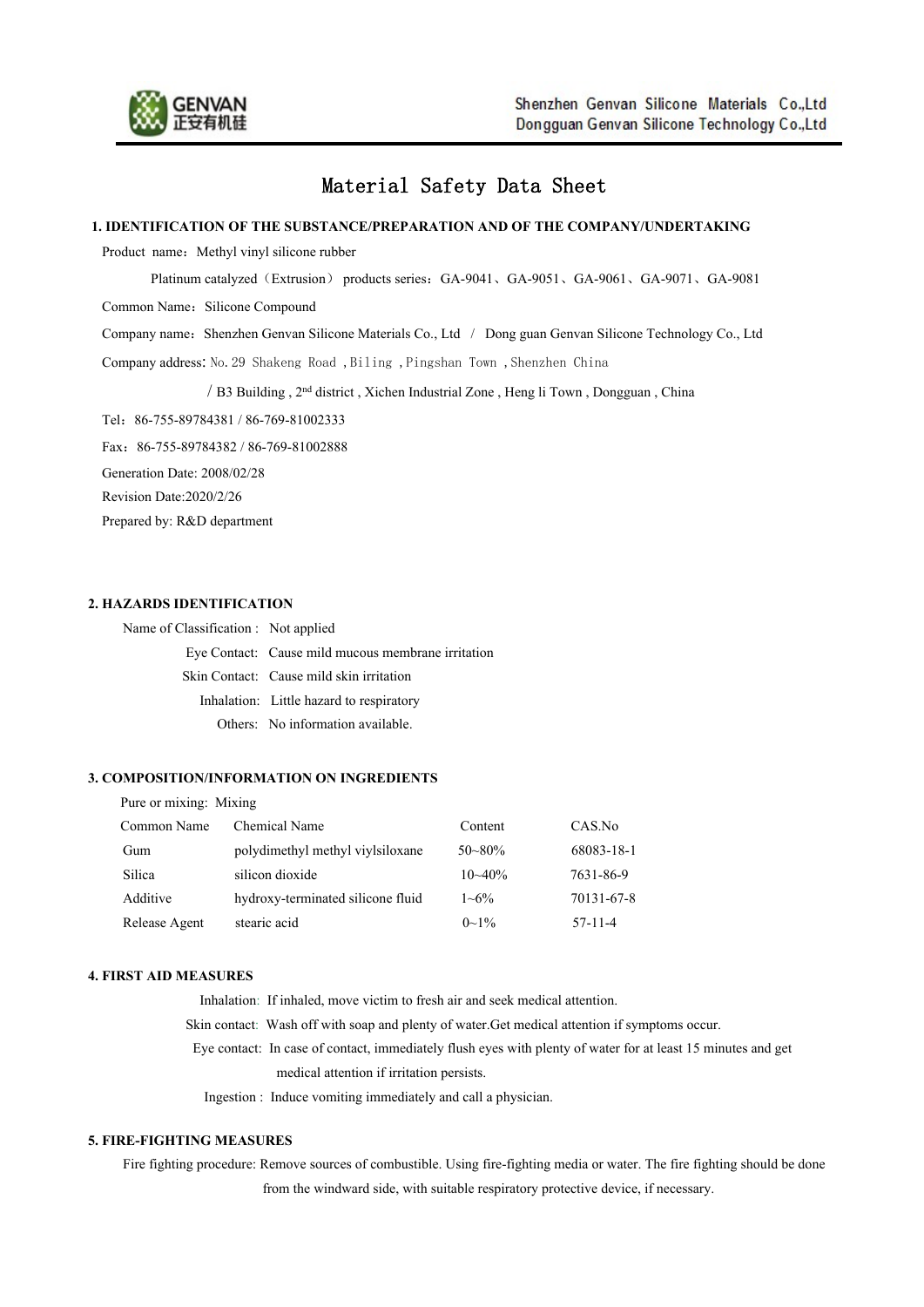

Extinguishing Media: Foam, carbon dioxide, powder, water spray

# **6. ACCIDENTAL RELEASE MEASURES**

Sweep up or vacuum up spillage and collect in suitable container for disposal.

# **7. HANDLING AND STORAGE**

Handling: It is strictly prohibited to fire when in handling.

Storage: Storage in dark and cool place indoors, with container tightly closed

# **8. EXPOSURE CONTROLS / PERSONAL PROTECTION**

Administrative exposure limit: Not applied Respiratory protection: Not applied

### **9. PHYSICAL AND CHEMICAL PROPERTIES**

Form: Solid Appearance: Translucent Odor: Slight smell Boiling point: No data Vapor tension: No data Volatility: None Melting Point: Not applied Flash point: Not applied Density: 1.05-1.24 (25℃) Solubility in water: Insoluble

#### **10. STABILITY AND REACTIVITY**

Stability: Stable under recommended storage conditions. Reactivity: The catalysis of strong acids or bases cause polymerization or decomposition.

#### **11. TOXICOLOGICAL INFORMATION**

Skin destruction property: No data available Skin irritation: No data available Eye irritation: No data available Sensitization property: No data available Acute toxicity: No data available Carcinogenicity: No data available Mutagenicity: No data available Toxicity to reproduction: No data available Teratogenicity: No data available

#### **12. ECOLOGICAL INFORMATION**

Persistence/Degradability: No data available Bioaccumulation: No data available Further information: No data available